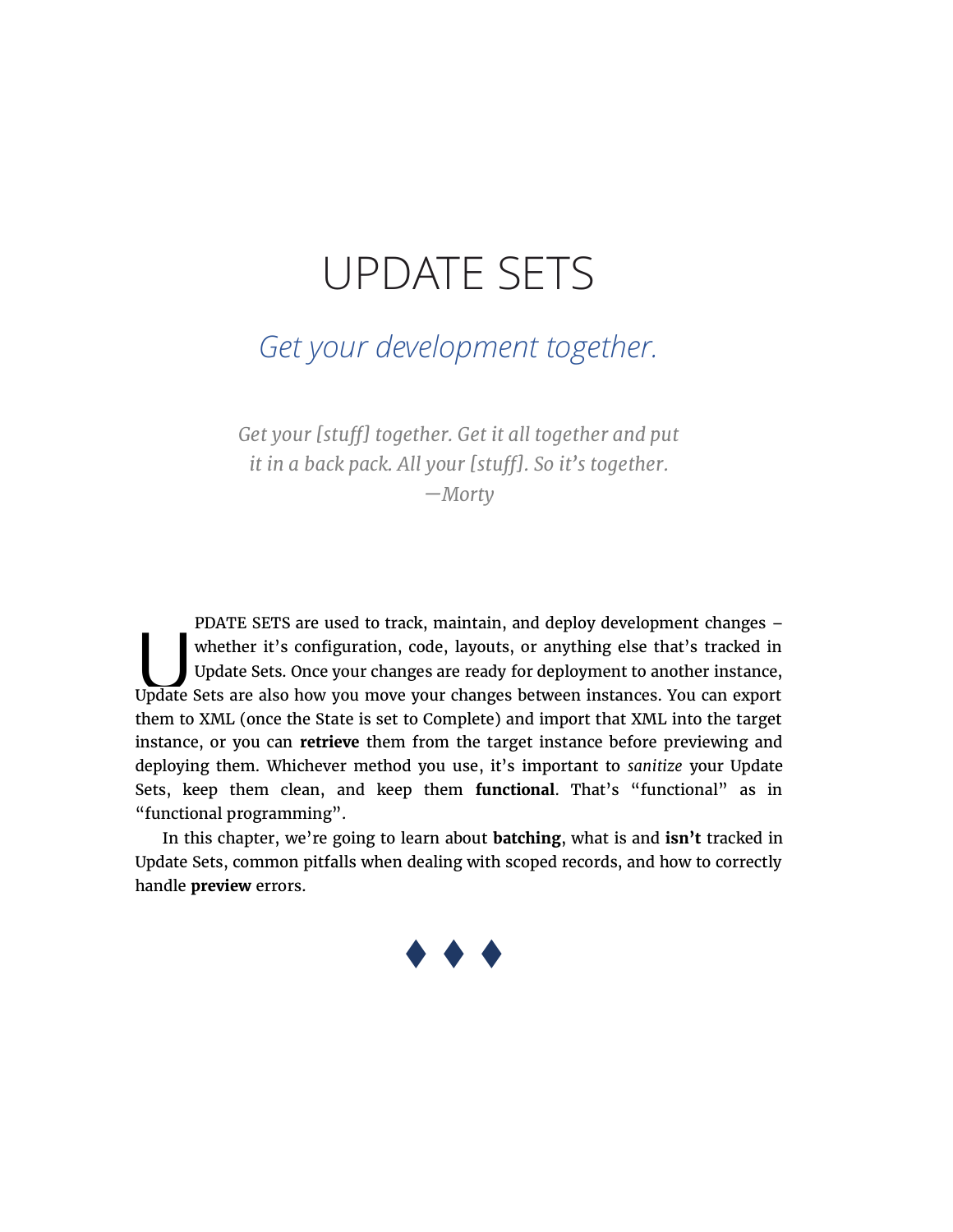### UPDATE SET BATCHING

ServiceNow released Update Set batching in the Jakarta release of the Now platform, allowing you to group Update Sets together in a logical hierarchical grouping. This enables you to preview and commit them in bulk, and in order.

Update Set batching takes a lot of the hassle and annoyance out of managing large groups of Update Sets for a major release, and allows you to extract a specific set of functionality from a release without impacting the rest. For example, consider a scenario where you need to do A, which enables you to do B, which enables you to then do C. If there's a problem with B, whoever does the deployment will have to be aware that C relies upon B, or the deployment of C will fail spectacularly!

"Dependencies" like this are a major issue, but also consider which of the records in your update sets might reference other records. For example, if you have a table which extends another table, you cannot push the **child** table before pushing the parent table, because the child references the parent table in order to inherit its fields and attributes.

Hierarchical Update Set batching makes this process easier, but is by no means a catch-all solution. You still have to build, maintain, and control the Update Set hierarchy and think carefully about where each Update Set belongs in the chain. Typically, the best-practice is to have the chain build chronologically, in order to avoid having a newer version of a record in a parent Update Set, and an older version of the record, in a child Update Set (which would result in an error).

If a child update set contains a record that also exists in one of the update sets that is "up-stream" from it, the version of that record in the child update set must be newer than the version in the parent set.

**Pro-tip:** Deploying an update set will cause a system cache flush, which can impact performance. It is often a good idea to deploy during lunch, or before or after business hours.

#### MASTER UPDATE SETS

It's not a bad idea to begin a release or large project by creating a "Master" Update Set in your dev environment. This is the Update Set under which all related "child" Update Sets will live. It's also good to have a naming convention that makes sense, but that's something your team will have to figure out internally to determine what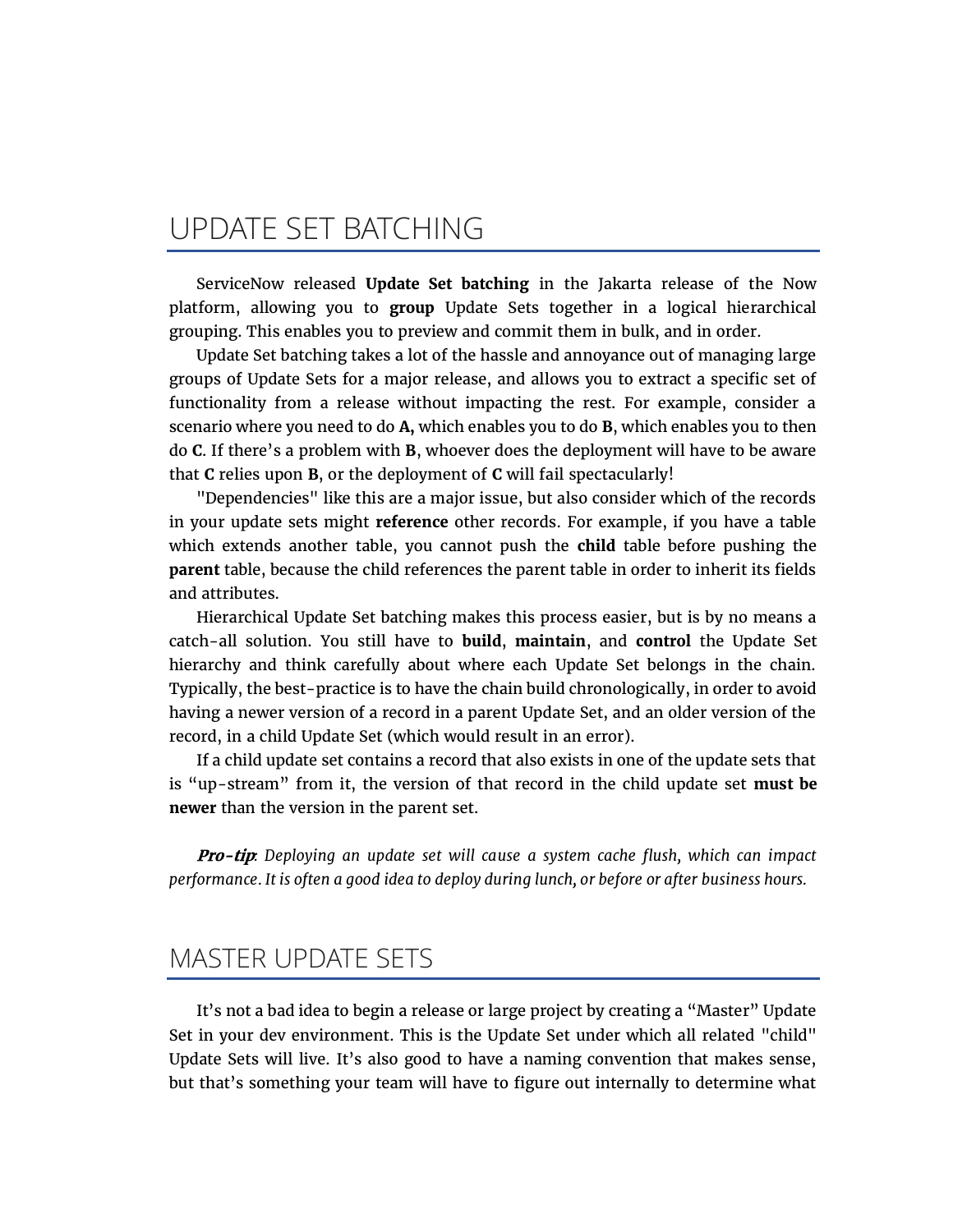works best. I'll use the name Release April 2018-Master as my example "master" Update Set.

No updates will actually go into the master Update Set. Instead, this will just be used to "contain" the Update Sets that contain any development that should be moved along as part of the "April 2018" release. Whenever a developer creates a new Update Set for some development, they'll set the Parent field on their Update Set to this master set.

As an example, imagine I've created two Update Sets for some development that I've been assigned stories for: TW-Automate Inc Assignment-v1.0 and TW-Build Catalog Item-v1.0, and give them both helpful descriptions. I set these Update Sets' Parent field to Release April 2018-Master, since they're both scheduled for the April 2018 release, but if they needed to be pushed back at some point, I could give them a different parent. The master Update Set would not have a parent.

After identifying something additional that needs to be added, I create TW-Build Catalog Item-v1.1. This "1.1" Update Set will be a child of TW-Build Catalog Item-v1.0 rather than Release April 2018-Master, since it is dependent directly on v1.0. This way, if the story to which they both relate needs to be moved back to the next release, I can just reassign v1.0, and v1.1 will come along with it. By making 1.1 the child of 1.0 rather than the child of the master set, I also ensure that the order of deployment is maintained, which is important because 1.1 will surely reference records contained within 1.0.

Let's have a look at what these relationships look like visually. You can click the Visualize Update Set Batch from any Update Set form, to see a visual representation of the relationships between your Update Sets and their hierarchy.



Note: Right-clicking an Update Set in this view, and clicking Prune, will only prune it from that view. This does not actually prune the Update Set from the batch hierarchy. If you refresh the batch visualizer, the pruned Update Set will reappear.

As you can see, from the master upset set, we split into two branches; but you can have as many child Update Sets as you like. If we then right-click on the master Update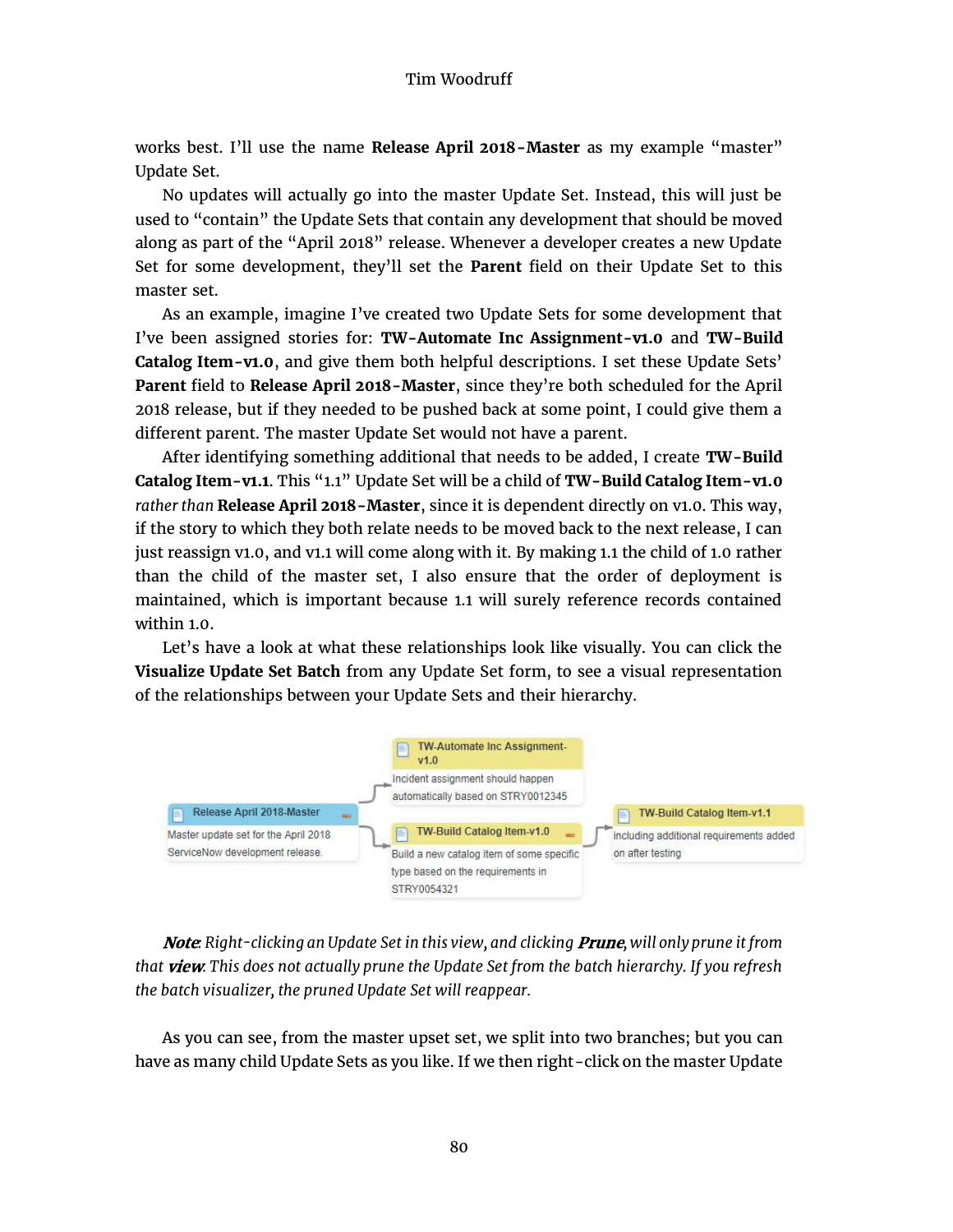Set, and click Edit, we can see the Child Update Sets related list. This is a list of all of the Update Sets which are immediate children of the master set. It does not include the children of the children of the master set.

To see all of the Update Sets in the entire batch, go to the maser Update Set, and open the Update Sets In Batch related list.

| <b>Customer Updates</b><br><b>Update Set Logs</b><br>Update Sets In Batch<br>Child Update Sets (2 |         |                                               |                      |                |                         |                                  |                     |
|---------------------------------------------------------------------------------------------------|---------|-----------------------------------------------|----------------------|----------------|-------------------------|----------------------------------|---------------------|
| $\equiv$                                                                                          |         | Update Sets In Batch                          | Created<br>Go to     | Search<br>v.   |                         |                                  |                     |
|                                                                                                   |         |                                               |                      |                | $45 - 44 - 4$           | $\mathbf{1}$                     | to $4$ of $4$<br>Þ  |
| P<br><b>Batch Base = Release April 2018-Master</b>                                                |         |                                               |                      |                |                         |                                  |                     |
| 503                                                                                               | O       | $\equiv$ Name                                 | $\equiv$ Application | $\equiv$ State | $\equiv$ Installed from | $\equiv$ Created $\triangledown$ | $\equiv$ Created by |
|                                                                                                   | ⊙       | TW-<br>Automate<br>Inc<br>Assignment-<br>V1.0 | Global               | In progress    |                         | 02-13 17:00<br>29m ago           | admin               |
|                                                                                                   | $\circ$ | <b>TW-Build</b><br>Catalog<br>Item-v1.1       | Global               | In progress    |                         | 02-13 16:59<br>30m ago           | admin               |
|                                                                                                   | ⊙       | <b>TW-Build</b><br>Catalog<br>Item-v1.0       | Global               | Complete       |                         | 02-13 16:58<br>31m ago           | admin               |
|                                                                                                   | ⋒       | Release April<br>2018-Master                  | Global               | In progress    |                         | 02-13 16:57<br>32m ago           | admin               |

Note: Closing the master Update Set will close all child Update Sets in the batch. However, closing any child Update Set  $-$  even if it has children of its own  $-$  will not close any others in the batch, including its children.

### WHAT IS AND ISN'T TRACKED

In ServiceNow, it's important to understand the difference between data and configuration/customization. Data is stuff that fills up tables.

Only what ServiceNow considers configuration/customization is captured in Update Sets, but it can sometimes be a little bit difficult to pin down what constitutes configuration without simply knowing in advance. For this reason, if you're not 100% certain that a particular record type is indeed captured in Update Sets, it's a good idea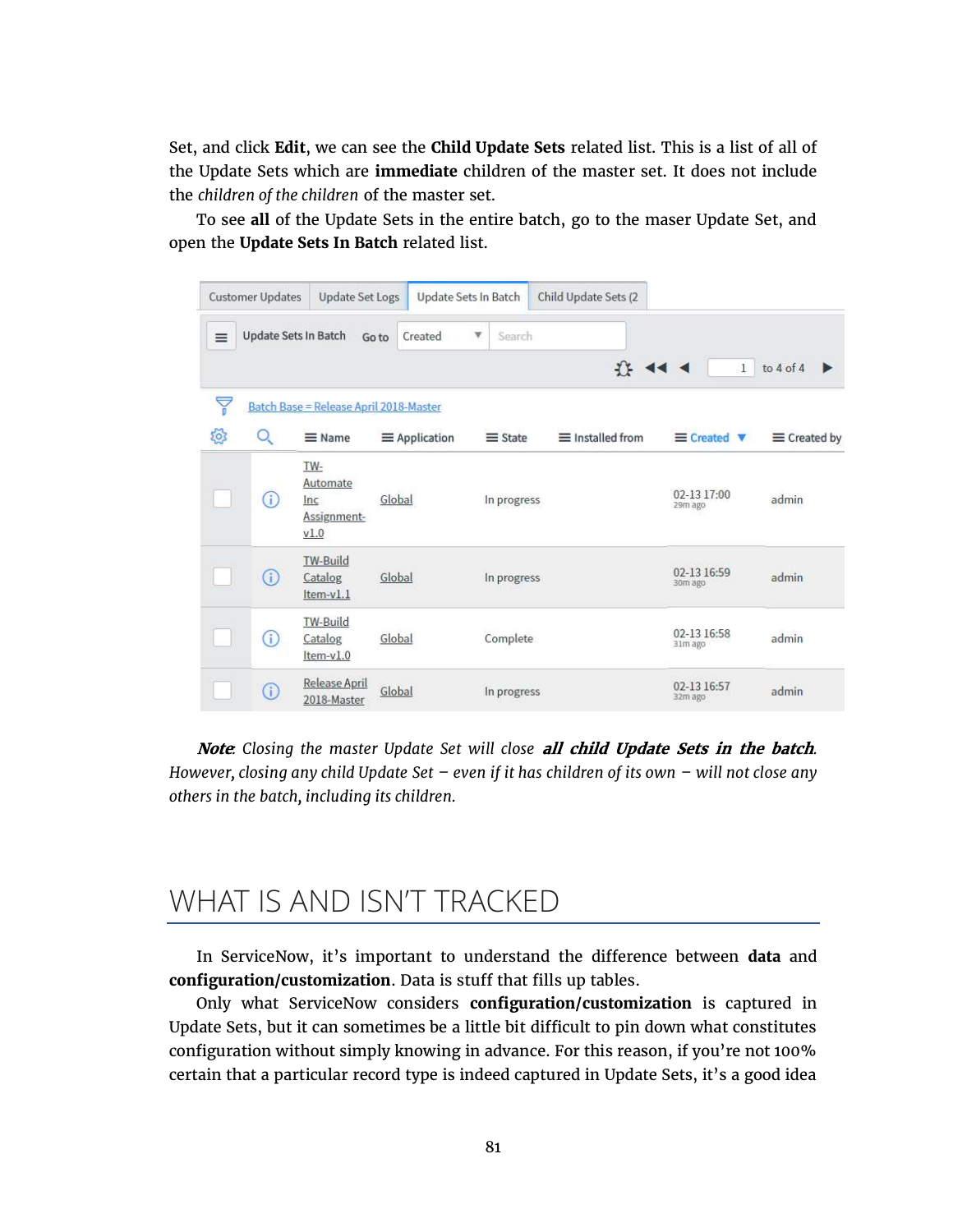#### Tim Woodruff

to open your Update Set in another tab, sort your updates by the sys\_updated column, and make sure that your changes were captured.

Records which are not "captured" in Update Sets can still be forced into them. For example, if you want to force a specific record in the Location [cmn\_location] table (which isn't tracked) into your Update Set, you can do so in a Background Script using the GlideUpdateManager2 API. In some cases, such as with a large number of records, it makes more sense just to export them all to XML and manually import them into the target instance after deploying your Update Set.

Pro-tip: To make it a little easier to include data records (since nearly every developer needs to do this quite often), you can download a tool I wrote, which puts a "Include in Update Set" button in the Related Links of every record and list context menu for every table that isn't tracked in Update Sets if you're an admin. You can find this free tool at http://updatetracker.snc.guru/!

While not exhaustive, here is a list of some of the records that are/aren't included in update sets. You might be surprised by some of the examples.

The following are tracked in Update Sets:

- Roles
- Form sections and layouts
- Reports
- Form and list views

The following are not tracked in Update Sets:

- Scheduled jobs & scheduled script executions
- Schedules
- Configuration Items
- Users
- Groups
- Group memberships
- Role assignment (to users or groups)
- x Homepages/Dashboards

You'll also find that there are certain records that are dependent on other records for their functionality. For example, if you create a role in the Role [sys\_user\_role] table, that will be tracked. If you then create a group (which isn't tracked), add the role to that group, and then force that group into your update set, you might be surprised to find that the roles you gave it didn't come along with it. This is because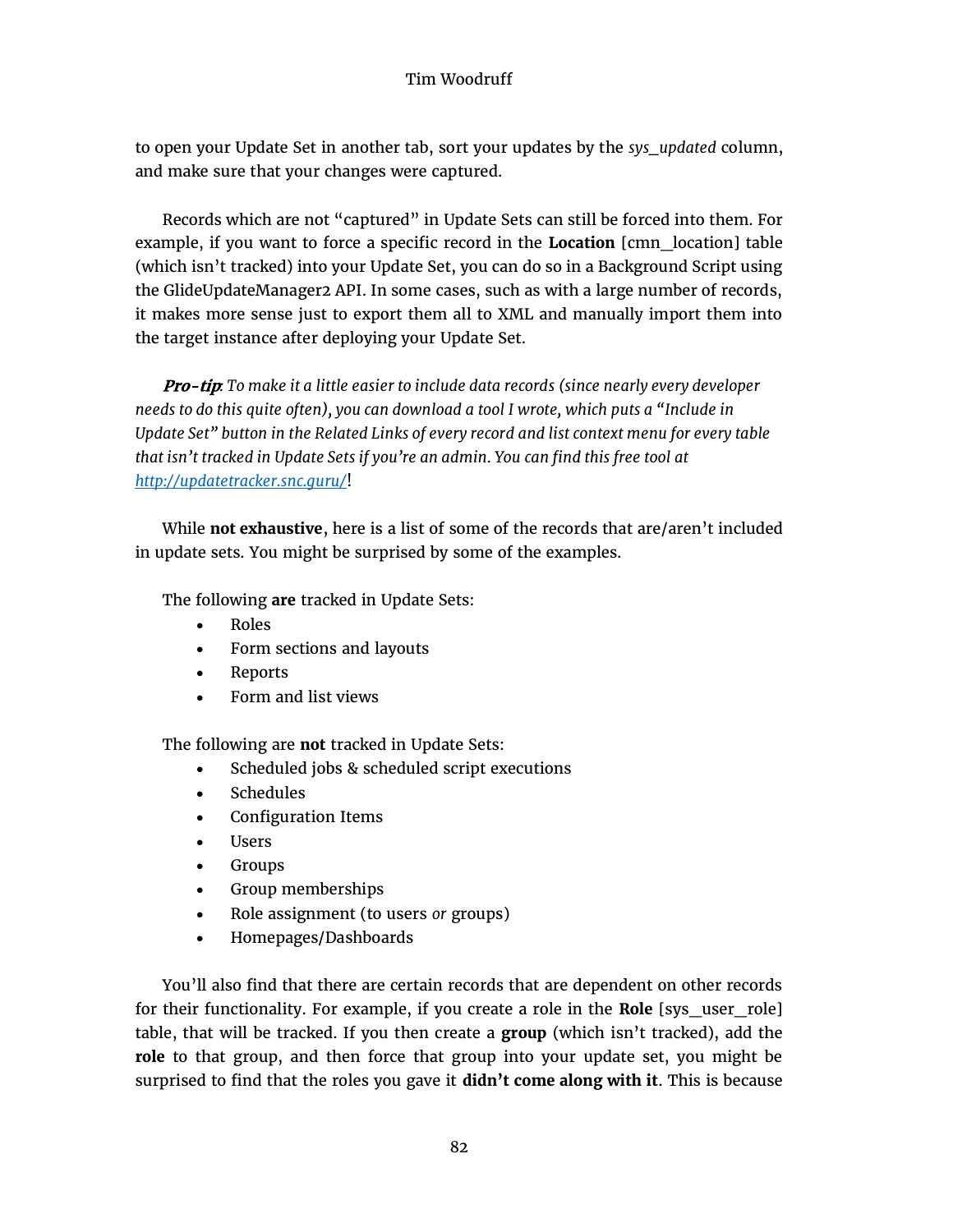the associations between roles and groups is stored in the sys\_group\_has\_role table which is also not tracked in update sets. Similarly, the association between users and roles is in the sys user has role table, which is also not tracked in update sets.

There is a similar situation that happens with **dashboards**. Dashboards contain several linked pieces that are each not captured in update sets. Each new tab in the pa\_tabs table is linked to two tables (sys\_portal\_page and sys\_grid\_canvas). To get dashboards into your update set, you have to grab each of those types of records.

#### TRACKING SCOPED RECORDS

To be honest, working with Update Sets inside of scoped applications in ServiceNow can be a real bother. In this section, we'll go over a few specific rules to be aware of, to hopefully save you and your team some headaches.

For starters, it's important to understand that a single Update Set should never contain records from multiple application scopes. The platform tries to prevent this, but for some reason, it happens anyway. If at all possible, you want to avoid it at all costs. Update Sets have a specific scope, and you cannot deploy updates in one scope using an Update Set in another scope.

There are plenty of scenarios where you may need to work within multiple scopes. For example, the HR application consists of multiple separate application scopes including Human Resources: Core and Human Resources: Service Portal. One development effort may require that you work with records in both HR scopes, as well as records in the Global scope. This typically requires manually creating three separate Update Sets: one for each scope. The Update Set you have selected persists when you switch back to a specific scope, but not between scopes.

For example, if you have Update Set 1 selected in the Human Resources: Core scope, then you switch to the Global scope and select Update Set 2, and finally switch back to the Human Resources: Core scope, you'll find that you still have Update Set 1 selected. This will persist until you change your Update Set while in that scope.

There are some additional headaches to contend with, too. For example: typically, when you visit a record that's in a different scope than your session is in, you cannot edit the record and you get a warning like this:

This record is in the Human Resources: Core application, but Global is the current application. To edit this record click here.

You can click the link at the end of that message to switch (for the duration of one update) to the scope in which the record resides, but you won't be able to see what